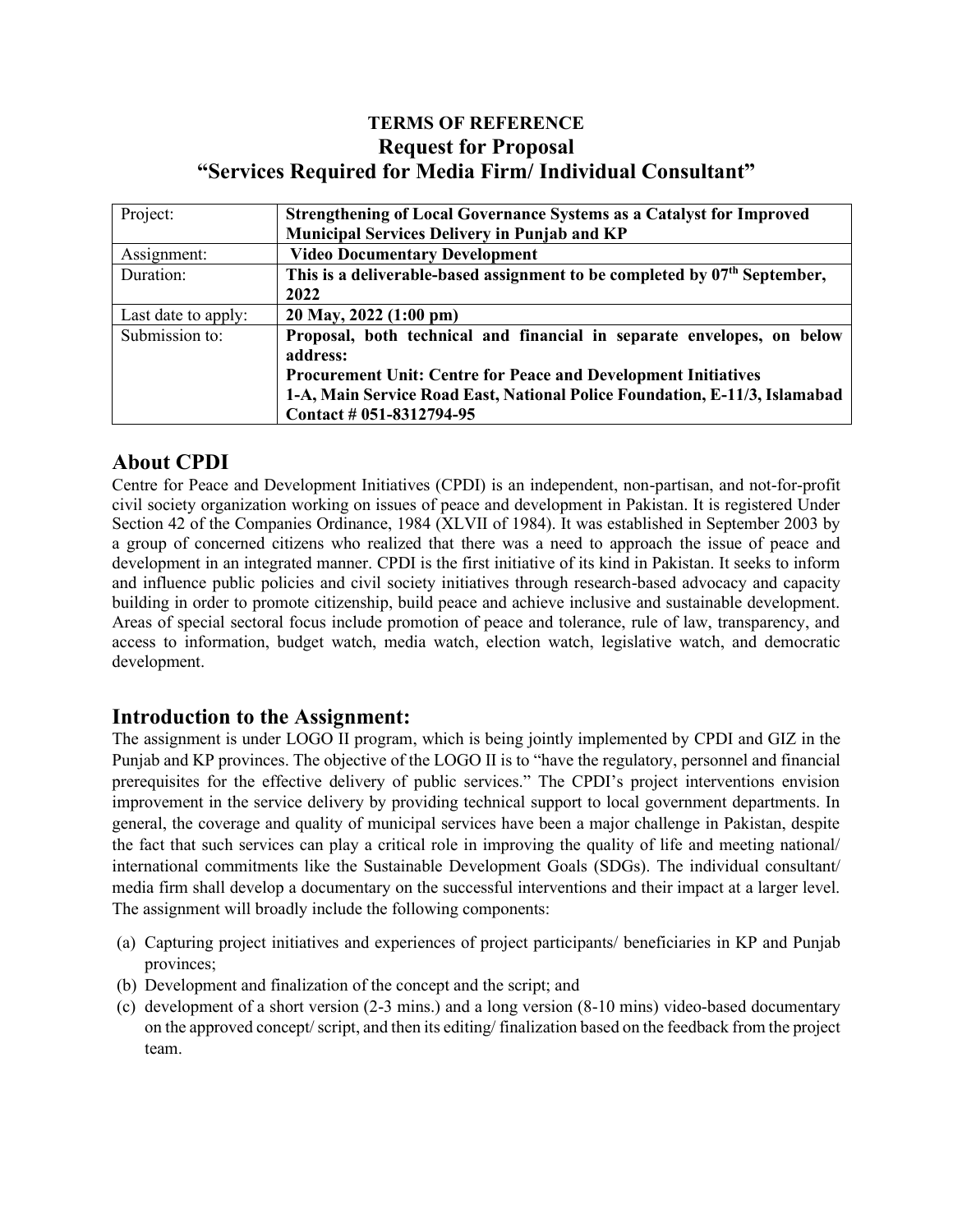#### **Assignment:** Video Documentary Development

## **The task to be performed**

• Capture project initiatives/ activities and experiences/ feedback of project participants/ beneficiaries in close consultation with Provincial Coordinators and Gender and Social Inclusion Specialist;

- Review of relevant documentation including photographs and video clips;
- Meeting with relevant stakeholders to understand the context of the assignments;

• Preparation of workplan including field activity for filming relevant activities, facilities, achievements or recording interviews of relevant stakeholders;

• Development and finalization of the script after inclusion of feedback from CPDI/ GIZ;

• Preparation/ sharing of two versions of video documentary i.e. long version (8-10 mins.) and short version (2-3 mins.) for CPDI/ GIZ feedback; and

• Finalization of two versions of video documentary i.e. long version (8-10 mins.) and short version (2-3 mins.), after incorporating CPDI/ GIZ feedback.

## **Deliverables:**

• Work plan indicating timelines for each activity/ deliverable including meetings with relevant stakeholders;

Scripts (both for the short and long versions) for the documentary;

• Report on filed activity including recordings of activities, facilities, achievements and interviews with stakeholders including relevant officers of TMAs and members of local communities in selected TLGs including Matta, Lachi and Haripur in KP; and Toba Tek Sigh, Khanewal. Sheikhupura and Mandi Bahuddin in Punjab province.

• Draft versions of the video documentary [i. e, long version (8-10 mins.) and short version (2-3 mins.)] for feedback of CPDI/ GIZ; and

• Final versions of the video documentary [i.e, long version (8-10 mins.) and short version (2-3 mins.)] after incorporating feedback of CPDI/ GIZ team.

# **Required Qualifications:**

- University Degree in Audiovisual, Photography, Film Production, Film Directing or any related field from recognized Institution.
- A minimum of 3 years' experience in undertaking similar assignments in out-door/ in-door shooting, editing, producing and directing documentary films and short movies.
- Experience in producing high quality broadcast video meeting tight deadlines on a variety of different social issues and development projects.
- Experience in layout design including visual and sound effects.